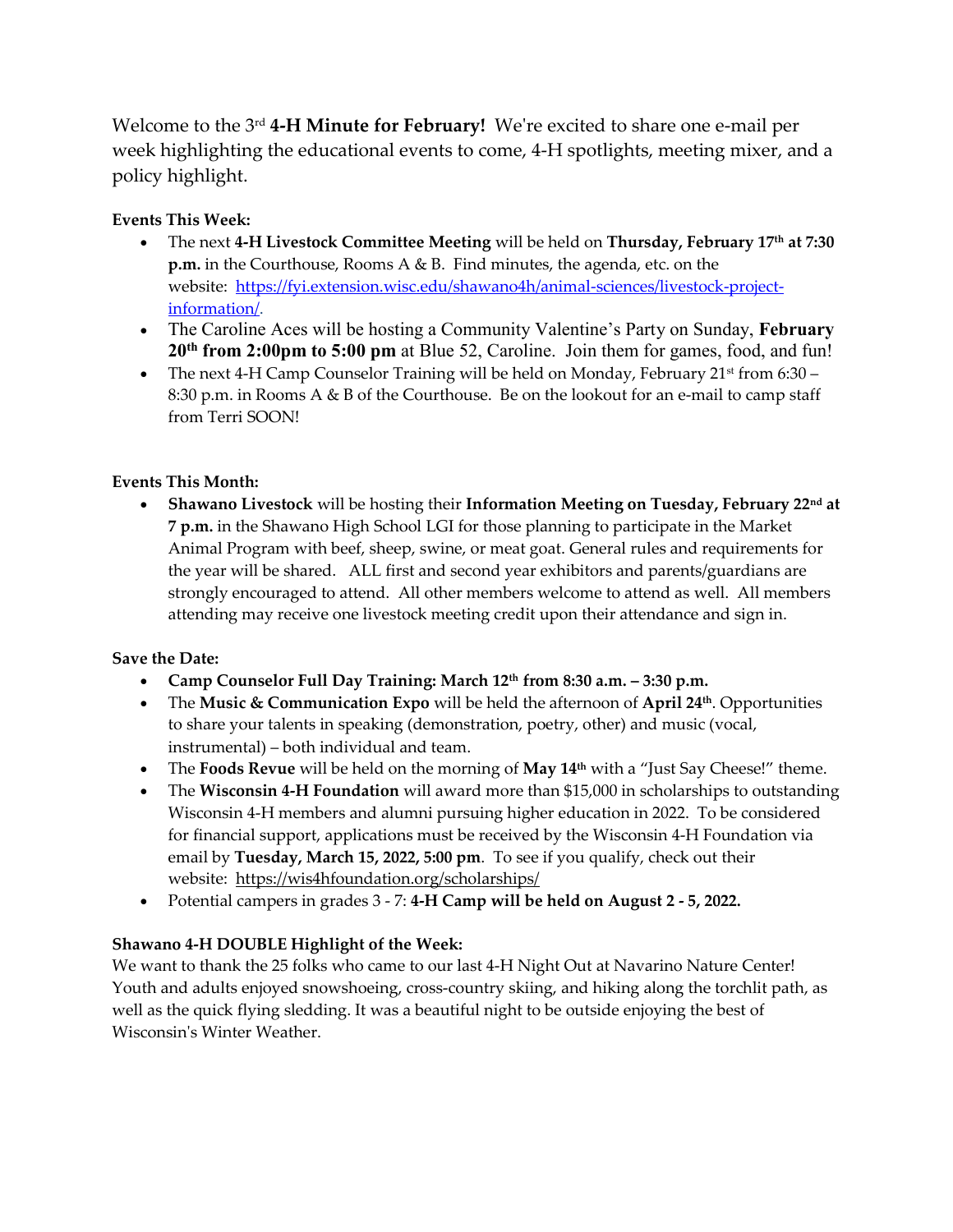

Thank you also to ALL who created and donated Valentine's for Shawano Senior Meal Participants. We HIT OUR GOAL and Valentines were distributed yesterday. Participants were more than excited to receive a card. Thank you for brightening up someone's day!



**Shawano County 4-H Centennial Memories:** Beginning in the 1930's demonstration, music and drama festivals were the newest big thing. Youth would compete on the county level to earn the right to represent their county at the regional, state and maybe even national competitions.

**Meeting Mixer: How Do You Like Your Neighbors?**: Stay on everyone's good side! Supplies Chairs for everyone Let's get started! Form a circle with chairs for 10 to 20 people. One person is chosen "it" and stands in the center of the circle. "It" walks up to someone in the circle and asks, "How do you like your neighbors?" The person asked responds in one of two ways: "I like them fine" or "I want new ones." If the answer is "I like them fine," then everyone else in the circle except for the person asked and his neighbors must move and find a new chair. "It" tries to get a seat while everyone else is scrambling to find a new chair. If the answer is "I want new ones," the person names two others in the circle whom he would like to have as his neighbors. The two neighbors and the two named people must change places. Again the "it" person tries to get a seat. The person left standing after all the changes is the new "it" and starts the game over again by going to a new person and asking, "How do you like your neighbors?"

**Policy for your Perusal:** Fundraisers should promote healthy youth development. In addition to raising funds, the project should be one in which 4-H members can have an educational experience